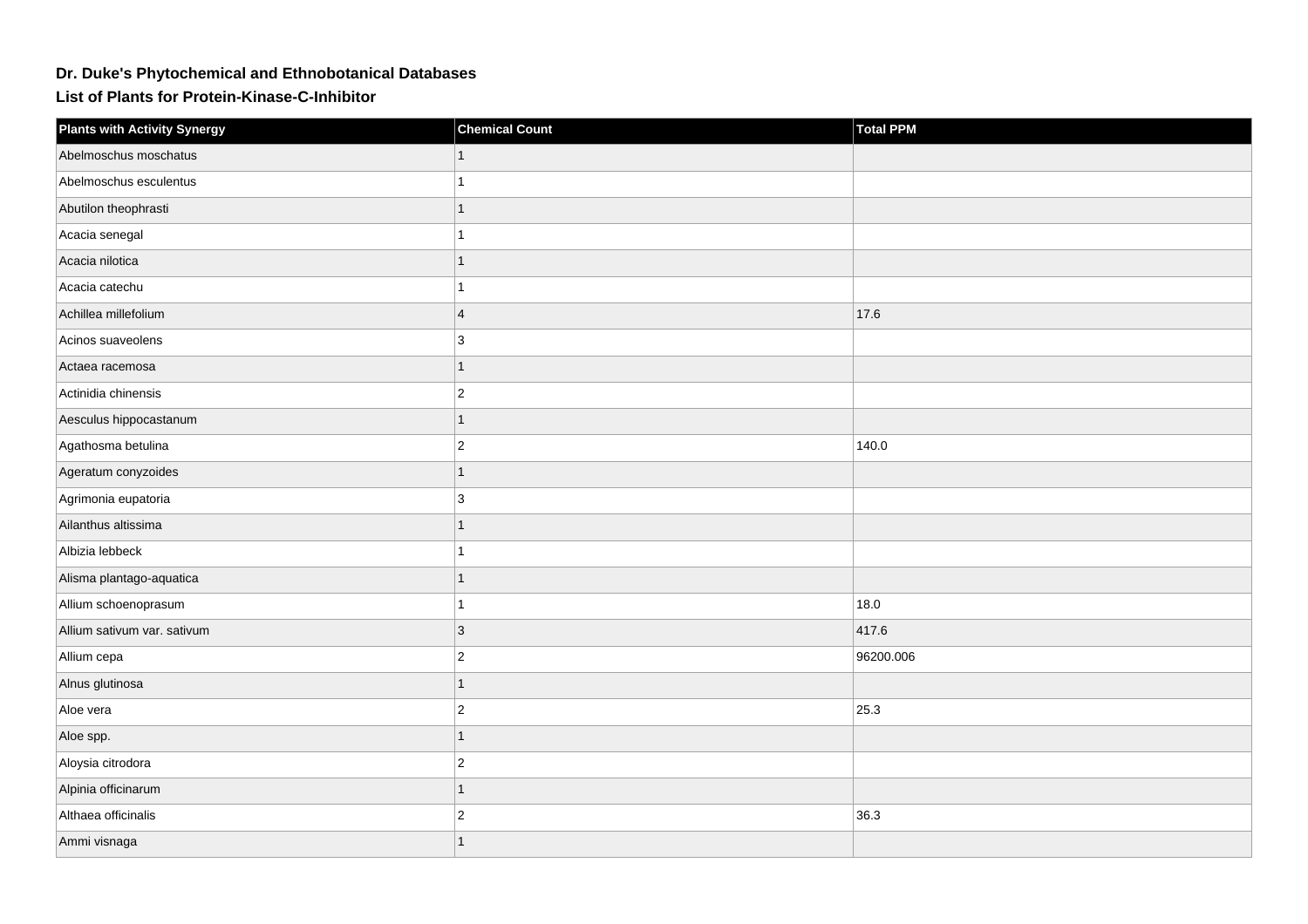| <b>Plants with Activity Synergy</b> | <b>Chemical Count</b> | <b>Total PPM</b> |
|-------------------------------------|-----------------------|------------------|
| Ammi majus                          | $ 2\rangle$           |                  |
| Amorphophallus konjac               | 1                     |                  |
| Anacardium occidentale              | $\overline{2}$        | $ 0.4\rangle$    |
| Anastatica hierochuntica            | 1                     |                  |
| Anemone pulsatilla                  | 1                     |                  |
| Anethum graveolens                  | $ 3\rangle$           | 0.024            |
| Angelica sinensis                   | $ 2\rangle$           | 3.9              |
| Anisochilus carnosus                | $ 2\rangle$           |                  |
| Anogeissus latifolia                | $\mathbf{1}$          |                  |
| Apium graveolens                    | $\overline{4}$        |                  |
| Arachis hypogaea                    | $ 2\rangle$           | 0.04             |
| Araucaria bidwillii                 | $ 2\rangle$           |                  |
| Arctium lappa                       | $\overline{1}$        | 15.4             |
| Arctostaphylos uva-ursi             | $ 2\rangle$           | 17.6             |
| Ardisia japonica                    | 1                     |                  |
| Armoracia rusticana                 | $ 2\rangle$           |                  |
| Arnica montana                      | 1                     |                  |
| Artemisia dracunculus               | $ 3\rangle$           |                  |
| Artemisia annua                     | $ 3\rangle$           |                  |
| Artocarpus altilis                  | $\mathbf{1}$          |                  |
| Asimina triloba                     | 1                     |                  |
| Aspalathus linearis                 | $ 2\rangle$           |                  |
| Asparagus officinalis               | 3                     | 1024.156         |
| Astragalus membranaceus             | $ 2\rangle$           |                  |
| Avena sativa                        | $ 2\rangle$           | 634.3            |
| Azadirachta indica                  |                       | 2000.0           |
| Ballota nigra                       | 1                     |                  |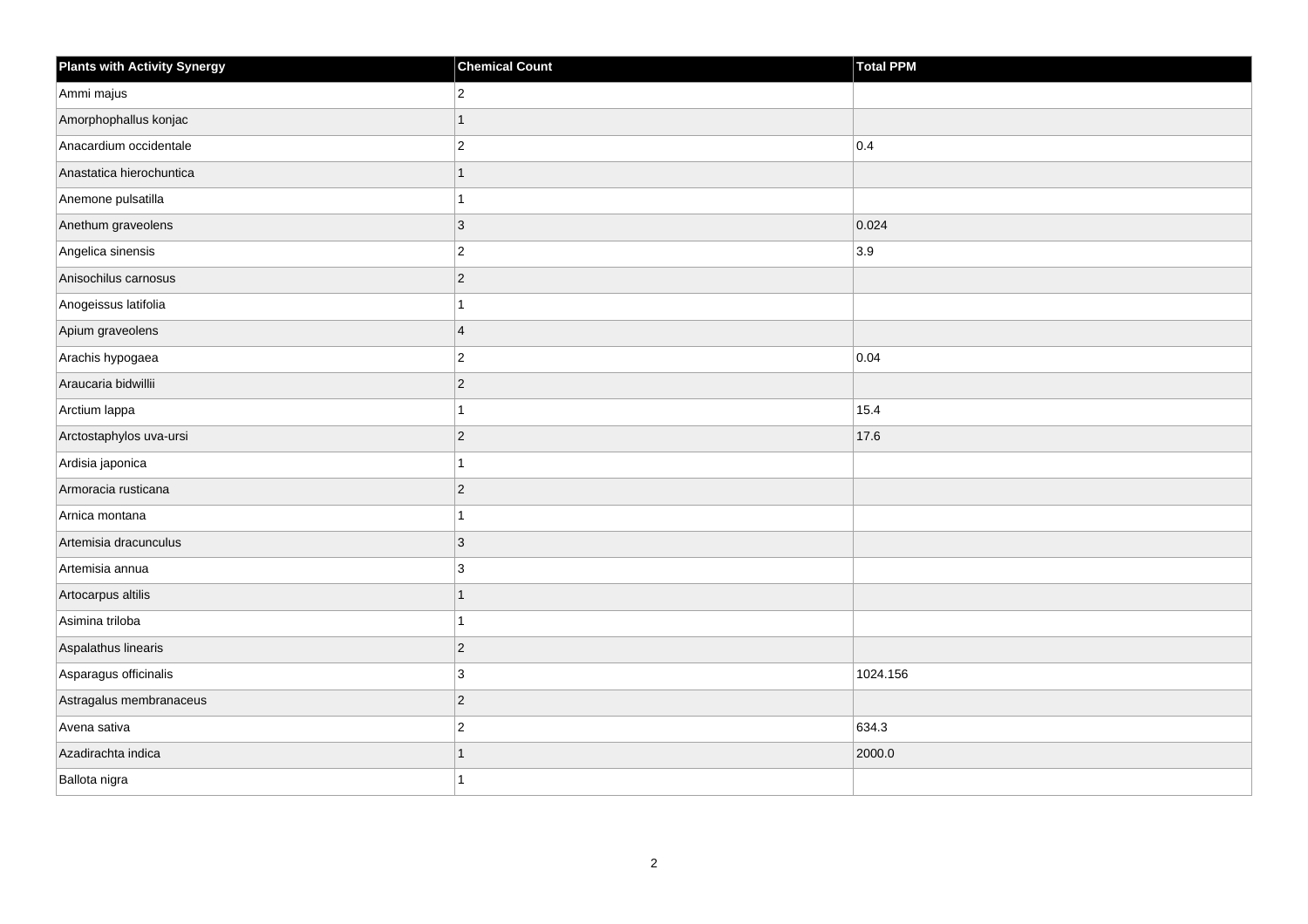| <b>Plants with Activity Synergy</b> | <b>Chemical Count</b> | <b>Total PPM</b>  |
|-------------------------------------|-----------------------|-------------------|
| Baptisia tinctoria                  | 1                     |                   |
| Barosma betulina                    | $\overline{2}$        |                   |
| Basella alba                        | 1                     |                   |
| Berberis vulgaris                   | $\overline{2}$        | 37.4              |
| Bertholletia excelsa                | $\overline{2}$        | 994.0             |
| Beta vulgaris                       | $\overline{c}$        |                   |
| Boehmeria nivea                     | 1                     |                   |
| Borago officinalis                  |                       |                   |
| Brassica rapa                       |                       |                   |
| Brassica pekinensis                 |                       | 0.004             |
| Brassica oleracea var. sabellica I. |                       | 100.0             |
| Brassica oleracea var. italica      | $\overline{2}$        |                   |
| Brassica oleracea var. gemmifera    | $\overline{2}$        | 50.072            |
| Brassica oleracea var. capitata I.  | $\overline{2}$        | 200.5             |
| Brassica oleracea var. botrytis I.  | $\overline{c}$        | 12.078            |
| Brassica oleracea                   |                       | 40.0              |
| Brassica napus var. napobrassica    |                       | 0.096             |
| Bupleurum chinense                  |                       |                   |
| Caesalpinia pulcherrima             | 1                     |                   |
| Calendula officinalis               |                       |                   |
| Camellia sinensis                   | 3                     | 20000.0           |
| Camptotheca acuminata               |                       |                   |
| Capparis spinosa                    | $\overline{2}$        |                   |
| Capsicum frutescens                 | $\overline{2}$        | 222.0             |
| Capsicum annuum                     | $\overline{3}$        | 96.00399999999999 |
| Carica papaya                       |                       |                   |
| Carthamus tinctorius                |                       | 22.0              |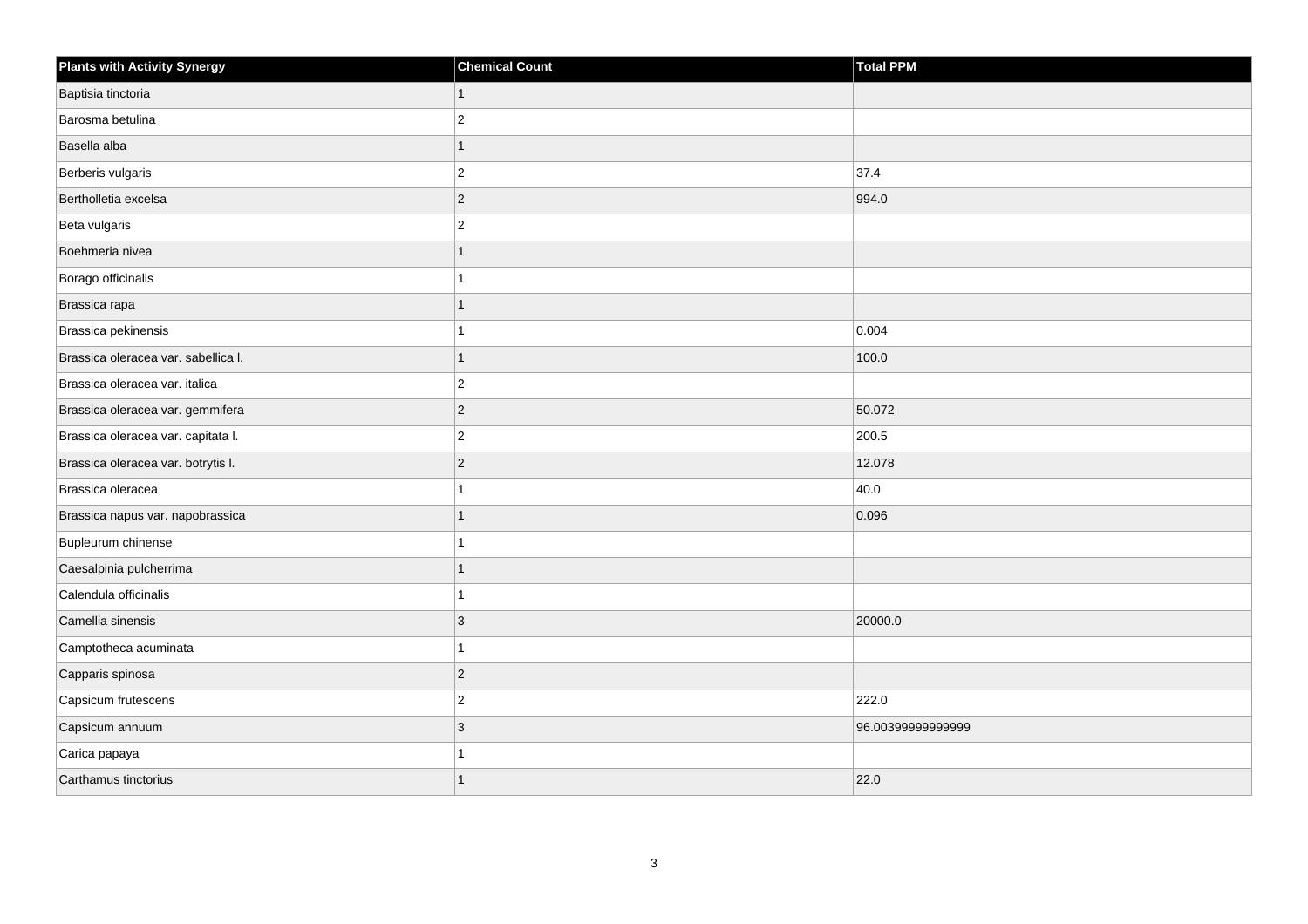| <b>Plants with Activity Synergy</b> | <b>Chemical Count</b> | <b>Total PPM</b> |
|-------------------------------------|-----------------------|------------------|
| Carum carvi                         |                       |                  |
| Carya ovata                         |                       | 0.04             |
| Carya illinoensis                   |                       | 0.04             |
| Cassia tora                         | 1                     |                  |
| Castanea sativa                     |                       |                  |
| Catharanthus roseus                 |                       |                  |
| Caulophyllum thalictroides          |                       | 38.5             |
| Cedrus deodora                      |                       |                  |
| Ceiba pentandra                     | 1                     |                  |
| Centaurea cyanus                    | 3                     |                  |
| Centaurea calcitrapa                | $ 2\rangle$           |                  |
| Centella asiatica                   | $\vert$ 2             | 13.2             |
| Ceratonia siliqua                   | $\vert$ 2             |                  |
| Chamaemelum nobile                  | 3                     |                  |
| Chondrus crispus                    | 1                     | 36.0             |
| Chrysanthemum x morifolium          | 1                     |                  |
| Chrysanthemum parthenium            |                       |                  |
| Cichorium intybus                   | $ 2\rangle$           |                  |
| Cichorium endivia                   | $\vert$ 2             | 0.048            |
| Cimicifuga racemosa                 |                       | 35.2             |
| Cinnamomum camphora                 |                       |                  |
| Citrus sinensis                     | $\vert$ 2             | 0.004            |
| Citrus reticulata                   |                       |                  |
| Citrus paradisi                     | $ 2\rangle$           | 0.054            |
| Citrus limon                        | $ 2\rangle$           |                  |
| Cnicus benedictus                   | $ 2\rangle$           | 37.4             |
| Cocos nucifera                      |                       | 0.04             |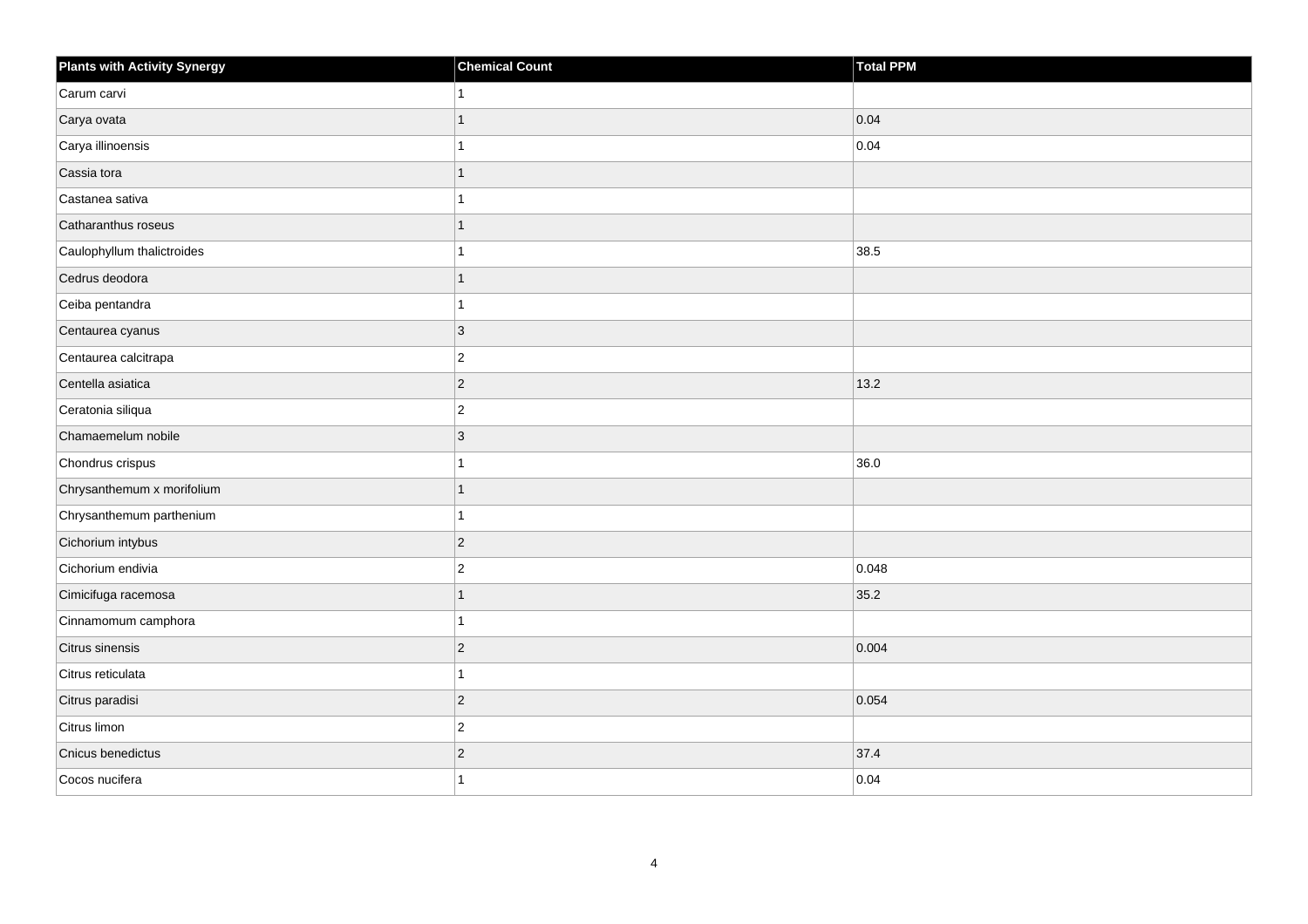| <b>Plants with Activity Synergy</b> | <b>Chemical Count</b>   | Total PPM |
|-------------------------------------|-------------------------|-----------|
| Colchicum autumnale                 | $\mathbf{1}$            |           |
| Commiphora wightii                  | 1                       |           |
| Consolida ajacis                    | $\overline{1}$          |           |
| Conyza canadensis                   | 1                       |           |
| Coriandrum sativum                  | $ 2\rangle$             |           |
| Coriaria thymifolia                 | 1                       |           |
| Coriaria myrtifolia                 | 1                       |           |
| Cornus mas                          | 1                       |           |
| Cornus florida                      | $\mathbf{1}$            |           |
| Corylus avellana                    | $\vert$ 2               | 0.16      |
| Costus speciosus                    | 1                       |           |
| Crataegus rhipidophylla             | $\overline{4}$          |           |
| Crataegus monogyna                  | $ 3\rangle$             |           |
| Crataegus laevigata                 | $\overline{\mathbf{4}}$ | 22.0      |
| Crataegus cuneata                   | $\mathbf{1}$            |           |
| Crocus sativus                      | 1                       |           |
| Cucumis sativus                     | 1                       | 5.6       |
| Cucumis melo                        | $\mathbf{1}$            | 0.008     |
| Cucurbita pepo                      | $ 2\rangle$             | $32.4$    |
| Cuminum cyminum                     | 1                       |           |
| Curcuma zedoaria                    | $\mathbf{1}$            | 4000.0    |
| Curcuma xanthorrhiza                | $\mathbf{1}$            | 40000.0   |
| Curcuma longa                       | $ 3\rangle$             | 189776.0  |
| Cuscuta reflexa                     | 1                       |           |
| Cyamopsis tetragonoloba             | $\mathbf{1}$            |           |
| Cymbopogon citratus                 | 3                       | 124.0     |
| Cynara cardunculus                  | 3                       |           |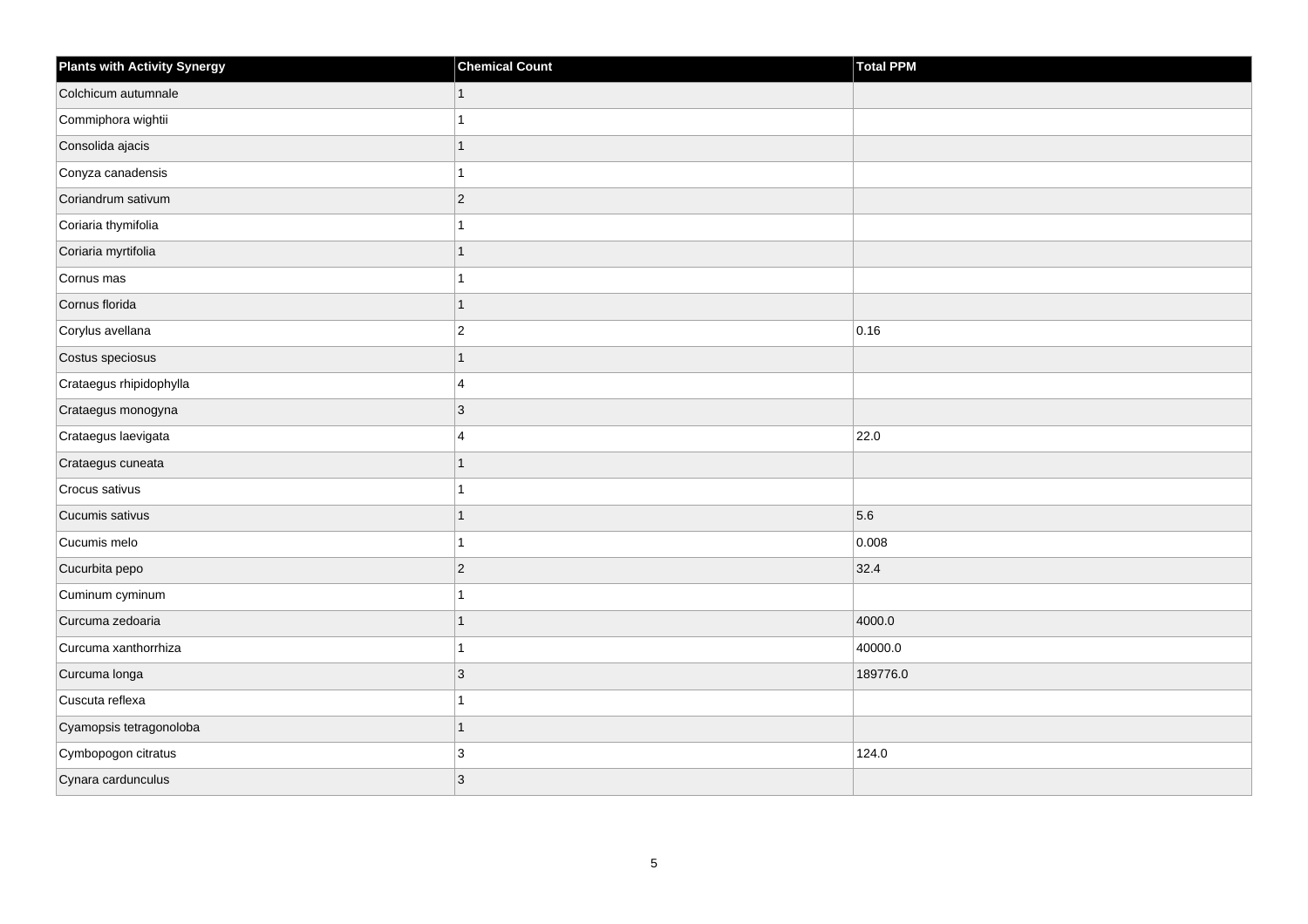| Plants with Activity Synergy | <b>Chemical Count</b> | Total PPM |
|------------------------------|-----------------------|-----------|
| Cypripedium pubescens        |                       | 98.0      |
| Cytisus scoparius            | $\overline{2}$        |           |
| Daphne genkwa                | $\overline{c}$        |           |
| Daucus carota                | $\overline{4}$        | 0.04      |
| Digitalis purpurea           | $\overline{2}$        |           |
| Digitalis lanata             | 1                     |           |
| Dioscorea villosa            |                       |           |
| Dioscorea sp.                | 1                     |           |
| Diospyros virginiana         |                       |           |
| Dodonaea viscosa             | 1                     |           |
| Drimys winteri               |                       |           |
| Echinacea spp                | $\overline{4}$        | 21.5      |
| Echinacea purpurea           | $\overline{c}$        |           |
| Echinacea angustifolia       | 3                     |           |
| Elaeagnus umbellatus         |                       |           |
| Elaeagnus angustifolia       | $\vert$ 2             |           |
| Eleutherococcus senticosus   | $\overline{c}$        |           |
| Elytrigia repens             | 1                     | 204.0     |
| Ephedra sinica               | $\overline{c}$        | 13.2      |
| Equisetum arvense            | $\overline{4}$        | 14.3      |
| Eriobotrya japonica          |                       |           |
| Eriodictyon californicum     | $\overline{c}$        |           |
| Eucalyptus globulus          | 3                     |           |
| Eucommia ulmoides            | 1                     |           |
| Eupatorium perfoliatum       | $\overline{c}$        |           |
| Euphorbia lathyris           | 1                     |           |
| Euphorbia hirta              |                       |           |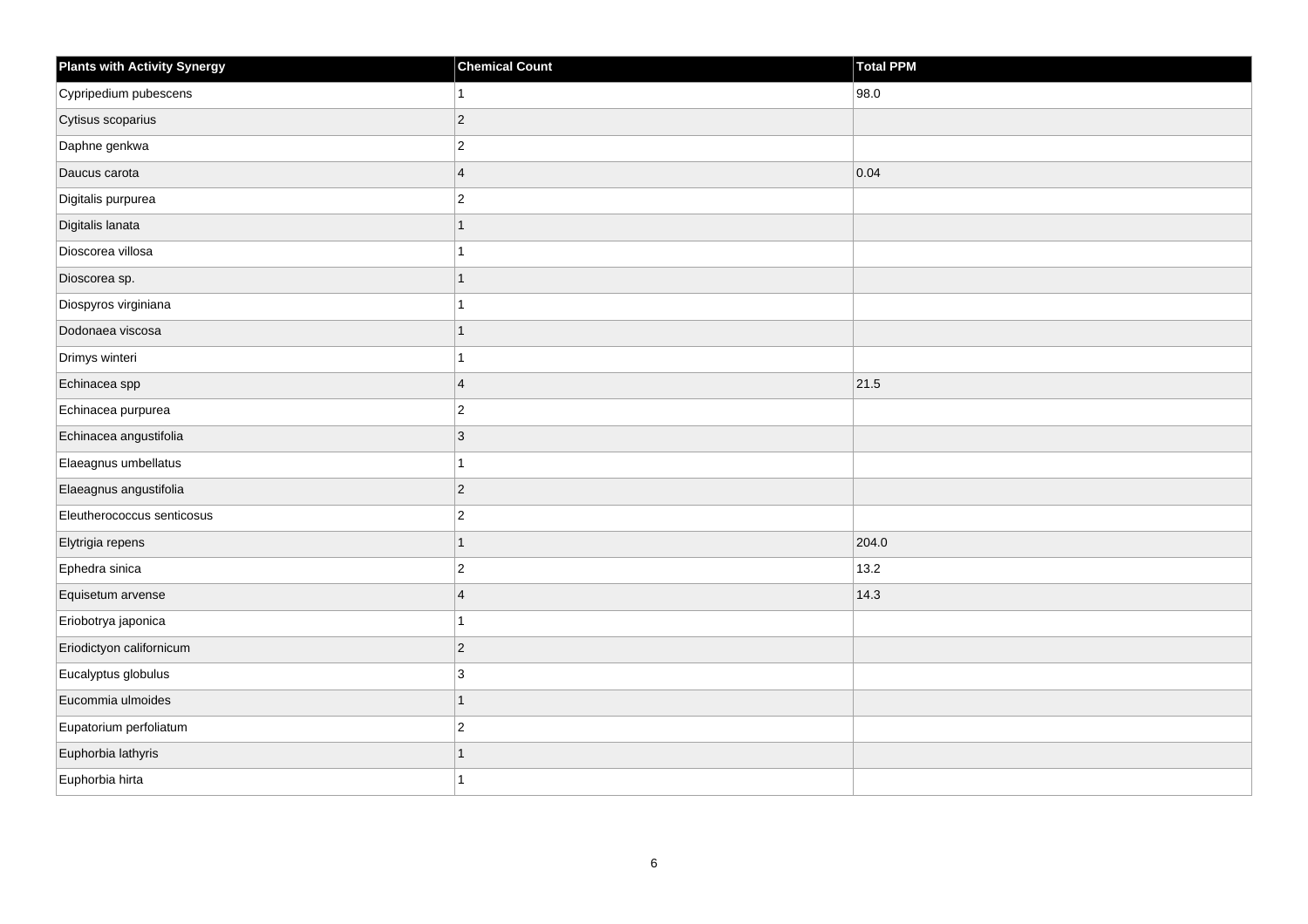| <b>Plants with Activity Synergy</b> | <b>Chemical Count</b> | Total PPM |
|-------------------------------------|-----------------------|-----------|
| Euphrasia officinalis               | $\vert 4 \vert$       | 5.2       |
| Fagopyrum esculentum                | 3                     | 168.4     |
| Fallopia japonica                   | $\overline{1}$        | 13400.0   |
| Ferula assa-foetida                 | $\overline{1}$        |           |
| Ficus carica                        | $ 2\rangle$           |           |
| Filipendula ulmaria                 | 1                     |           |
| Foeniculum vulgare                  | $ 3\rangle$           |           |
| Forsythia suspensa                  | 1                     |           |
| Fragaria spp                        | $ 2\rangle$           | 0.004     |
| Frangula purshiana                  | $ 2\rangle$           | 12.1      |
| Frangula alnus                      | $\overline{2}$        | 800.0     |
| Fucus vesiculosus                   | $\mathbf{1}$          | 18.7      |
| Galega officinalis                  | $\overline{1}$        |           |
| Gentiana lutea                      | 1                     | 19.8      |
| Geranium thunbergii                 | $\mathbf{1}$          |           |
| Ginkgo biloba                       | $\overline{4}$        |           |
| Glechoma hederacea                  | $ 2\rangle$           |           |
| Glycine max                         | 3                     | 3.85      |
| Glycyrrhiza uralensis               | $\mathbf{1}$          |           |
| Glycyrrhiza glabra                  | 3                     | $1.1$     |
| Gossypium sp                        | $\mathbf{1}$          |           |
| Guazuma tomentosa                   | $\overline{1}$        |           |
| Gymnema sylvestre                   | 1                     |           |
| Haematoxylum campechianum           | 1                     |           |
| Hamamelis virginiana                | $\mathbf{1}$          |           |
| Harpagophytum procumbens            | $ 2\rangle$           | 16.5      |
| Helianthemum glomeratum             |                       |           |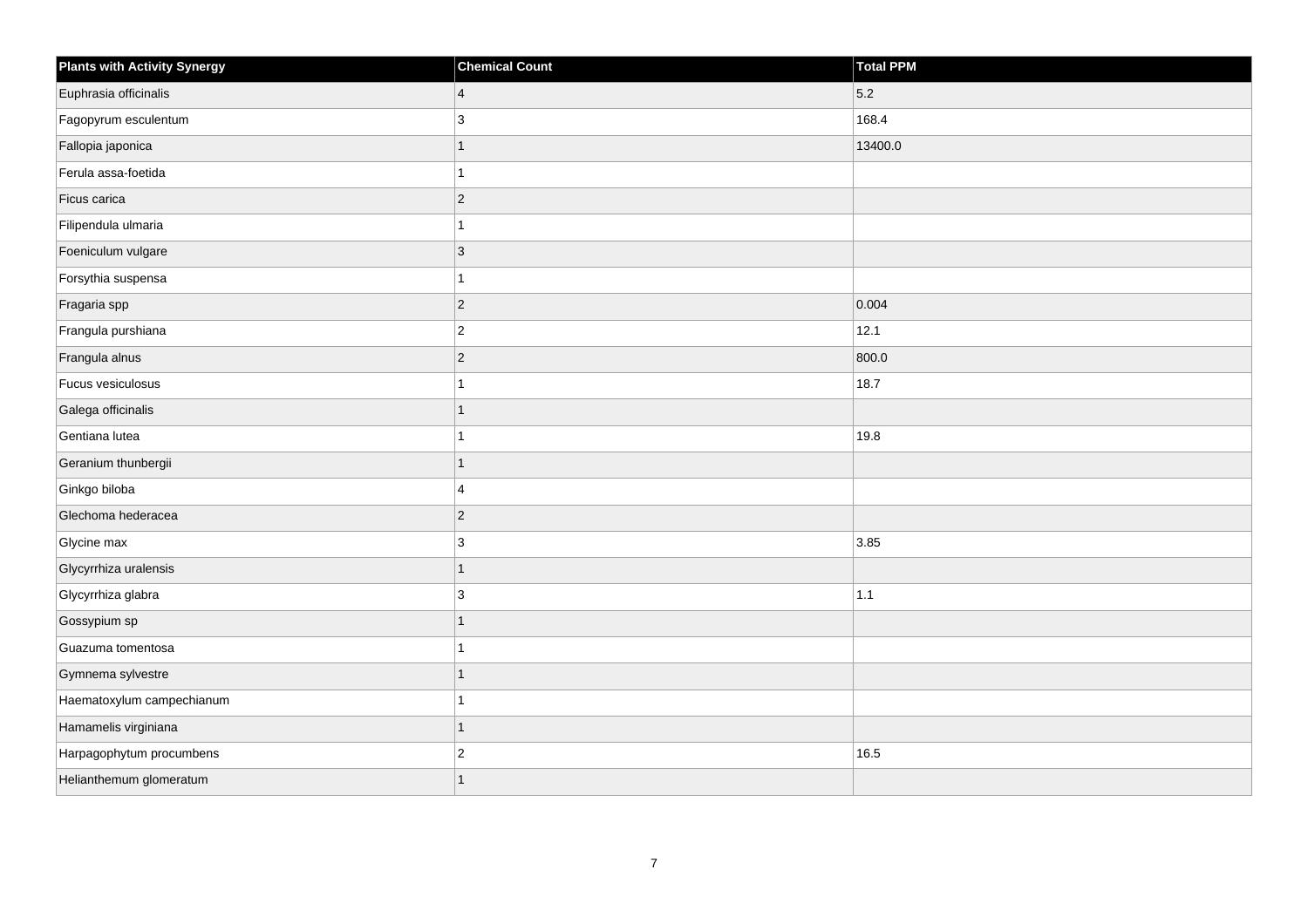| <b>Plants with Activity Synergy</b> | <b>Chemical Count</b> | <b>Total PPM</b> |
|-------------------------------------|-----------------------|------------------|
| Helianthus annuus                   | $\overline{2}$        | 137220.0         |
| Hibiscus sabdariffa                 | $\overline{2}$        | 157.3            |
| Hibiscus rosa-sinensis              |                       |                  |
| Hippophae rhamnoides                |                       |                  |
| Holarrhena pubescens                |                       |                  |
| Hordeum vulgare                     |                       | 48.0             |
| Houttuynia cordata                  |                       |                  |
| Humulus lupulus                     | $\overline{2}$        | 18.7             |
| Hydnocarpus wightiana               | $\overline{c}$        |                  |
| Hydrangea arborescens               | $\overline{2}$        | 17.6             |
| Hydrastis canadensis                |                       | 11.0             |
| Hypericum perforatum                | $\vert$ 2             |                  |
| Inula helenium                      | $\overline{2}$        |                  |
| Ipomoea batatas                     | $\overline{2}$        | 484.0            |
| Ipomoea aquatica                    |                       | 4720.0           |
| Isatis tinctoria                    | 1                     |                  |
| Jatropha gossypifolia               |                       |                  |
| Juglans regia                       | 1                     |                  |
| Juglans nigra                       | $\overline{2}$        | 0.04             |
| Juglans cinerea                     |                       | 0.2              |
| Juncus effusus                      |                       |                  |
| Juniperus virginiana                | 1                     | 0.08             |
| Juniperus communis                  | 3                     | 2.6              |
| Kalanchoe spathulata                |                       |                  |
| Kalanchoe pinnata                   |                       |                  |
| Lactuca virosa                      |                       |                  |
| Lactuca sativa                      | $\mathbf{3}$          | 0.116            |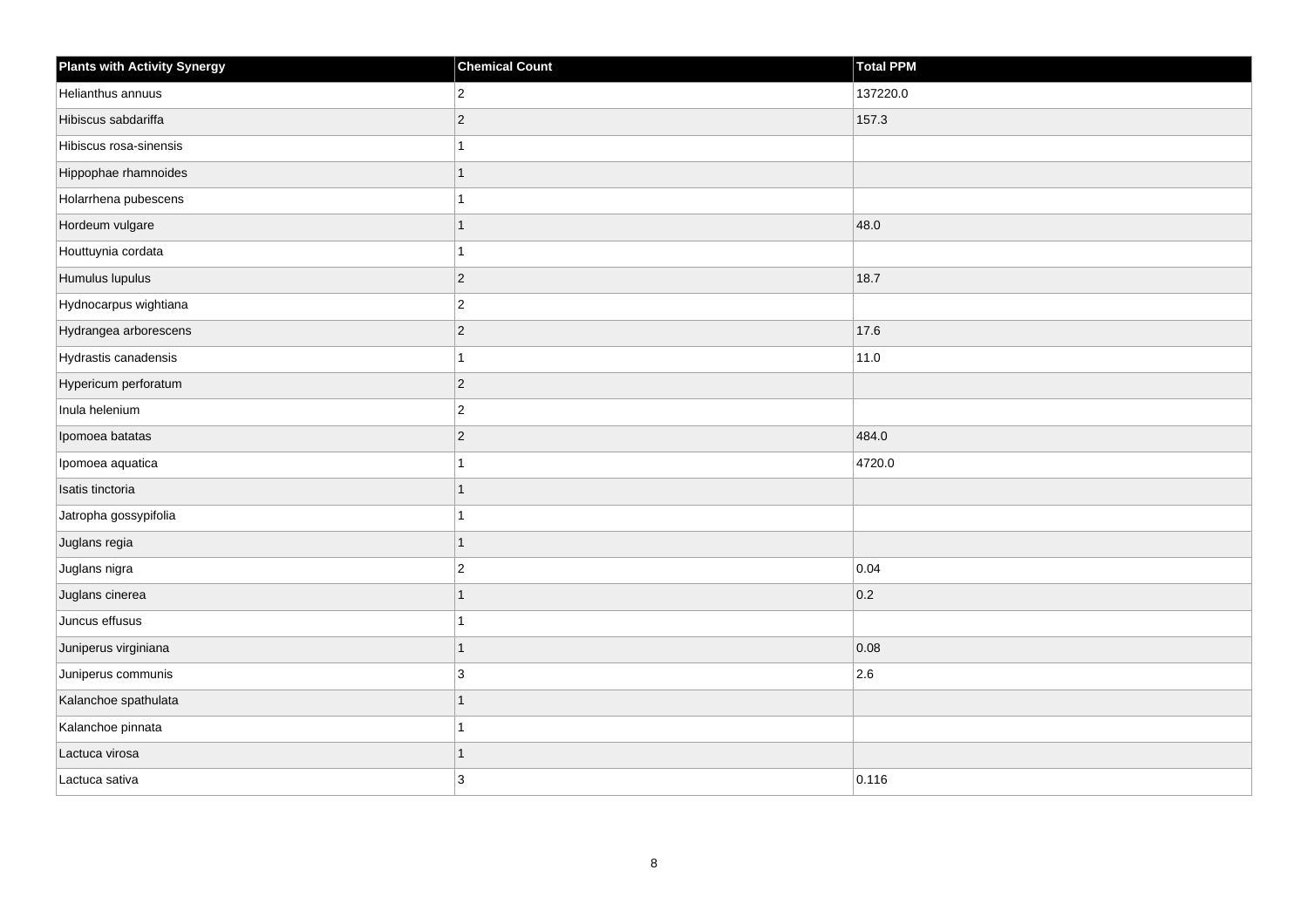| Plants with Activity Synergy | <b>Chemical Count</b> | <b>Total PPM</b> |
|------------------------------|-----------------------|------------------|
| Larrea tridentata            | 1                     | 20.9             |
| Laurus nobilis               |                       |                  |
| Lavandula angustifolia       |                       |                  |
| Lawsonia inermis             |                       |                  |
| Ledum palustre               |                       |                  |
| Lens culinaris               |                       | 80.0             |
| Leonurus cardiaca            |                       |                  |
| Ligustrum lucidum            |                       |                  |
| Ligustrum japonicum          |                       |                  |
| Linum usitatissimum          | 3                     | 188.0            |
| Lippia dulcis                |                       |                  |
| Liquidambar styraciflua      |                       | 0.8              |
| Lobelia inflata              |                       | 5.5              |
| Lonicera japonica            |                       |                  |
| Ludwigia perennis            |                       |                  |
| Ludwigia adscendens          |                       |                  |
| Lycium chinense              |                       |                  |
| Lycopersicon esculentum      | $\overline{c}$        | 0.068            |
| Lycopodium clavatum          | 2                     |                  |
| Maclura pomifera             | $\overline{2}$        |                  |
| Magnolia officinalis         |                       |                  |
| Magnolia kobus               |                       |                  |
| Magnolia denudata            |                       |                  |
| Malus domestica              | $\overline{4}$        | 526.0            |
| Mangifera indica             |                       |                  |
| Maranta arundinacea          |                       |                  |
| Marrubium vulgare            | $\overline{3}$        |                  |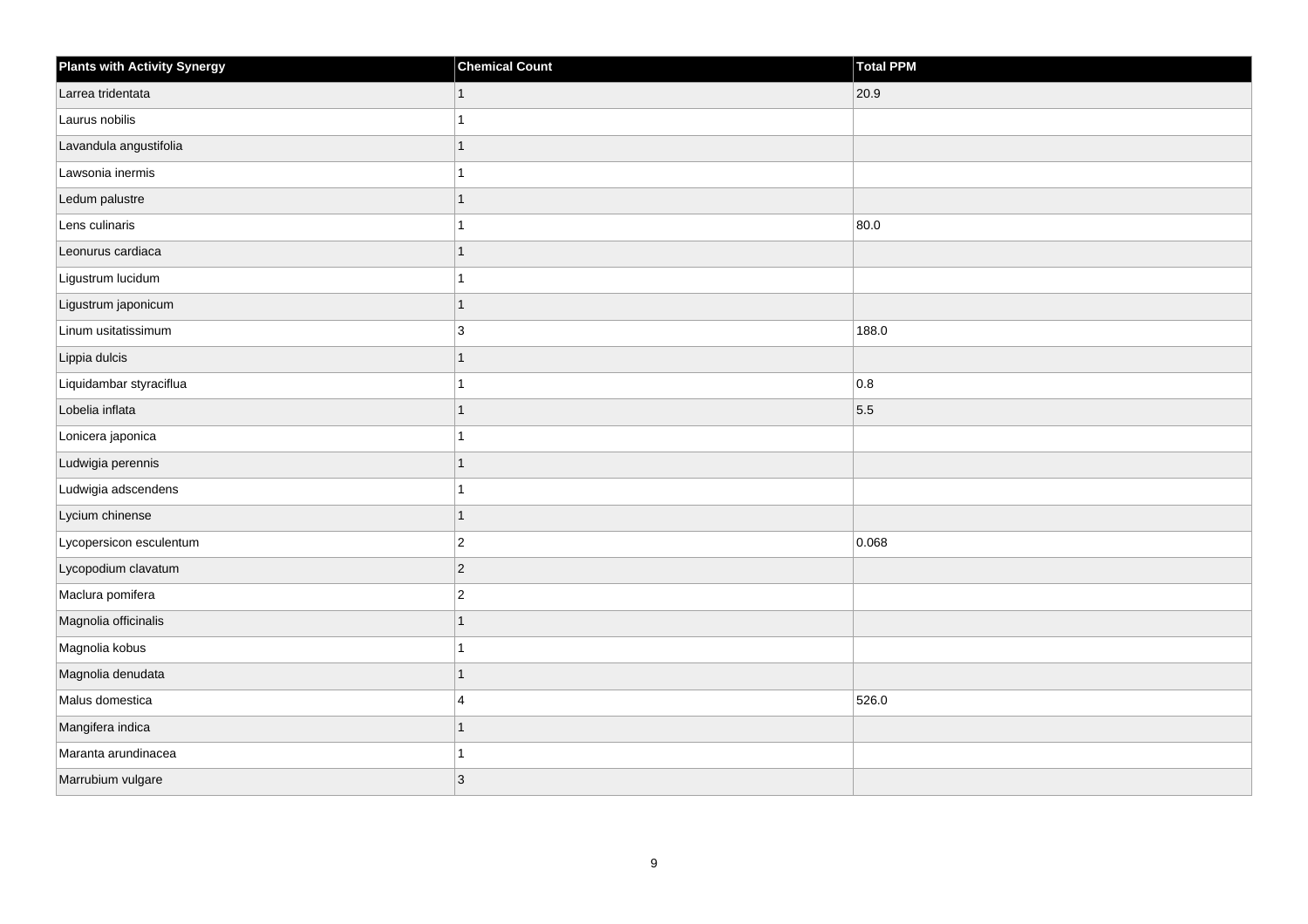| <b>Plants with Activity Synergy</b> | <b>Chemical Count</b>   | <b>Total PPM</b>    |
|-------------------------------------|-------------------------|---------------------|
| Matricaria recutita                 | 3                       |                     |
| Medicago sativa                     | $\overline{\mathbf{A}}$ | 0.08199999999999999 |
| Melia azedarach                     |                         |                     |
| Melilotus officinalis               | 1                       |                     |
| Mentha x rotundifolia               | $\overline{c}$          |                     |
| Mentha x piperita                   | $\overline{c}$          | 12.1                |
| Mentha spicata                      | $\overline{2}$          |                     |
| Mentha pulegium                     |                         | 50.0                |
| Mentha arvensis var. piperascens    |                         |                     |
| Mentha aquatica                     | 1                       |                     |
| Menyanthes trifoliata               |                         |                     |
| Moringa oleifera                    | $\overline{2}$          |                     |
| Morus alba                          | 1                       |                     |
| Musa x paradisiaca                  | 3                       | 44.08               |
| Myrica cerifera                     |                         | 37.4                |
| Myristica fragrans                  | $\overline{1}$          |                     |
| Nelumbo nucifera                    | $\overline{2}$          |                     |
| Nepeta cataria                      |                         | 135.3               |
| Nerium oleander                     | 1                       |                     |
| Nicotiana tabacum                   | $\overline{2}$          |                     |
| Ocimum tenuiflorum                  | $\overline{2}$          |                     |
| Ocimum basilicum                    | 3                       |                     |
| Oenothera biennis                   |                         | 414000.0            |
| Olea europaea                       | 3                       |                     |
| Ononis spinosa                      | 3                       |                     |
| Opuntia ficus-indica                | $\overline{2}$          | 10.0                |
| Origanum vulgare                    | 3                       |                     |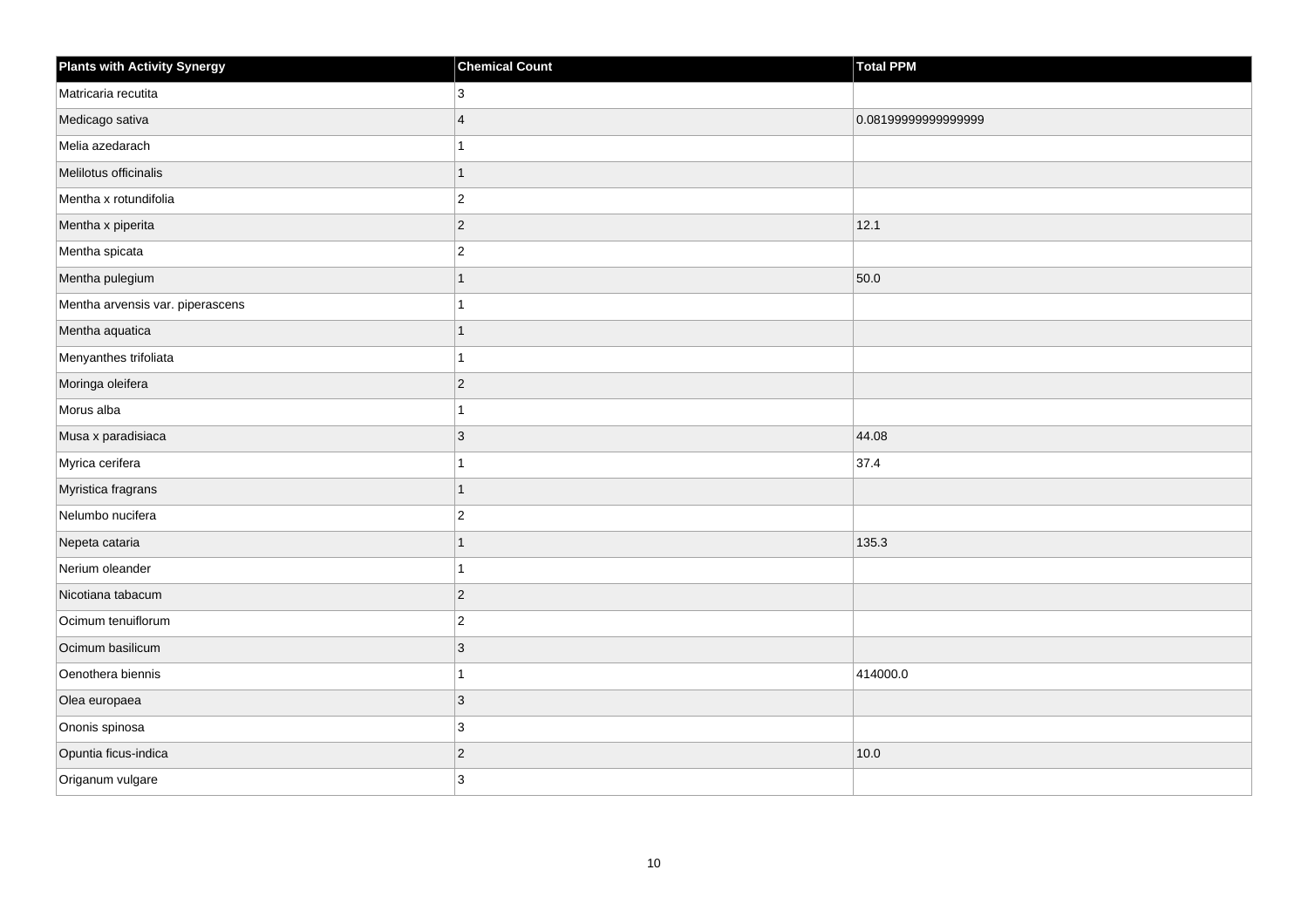| <b>Plants with Activity Synergy</b> | <b>Chemical Count</b>   | Total PPM            |
|-------------------------------------|-------------------------|----------------------|
| Paeonia suffruticosa                | $\mathbf{1}$            |                      |
| Paeonia moutan                      | 1                       |                      |
| Paeonia lactiflora                  | 1                       |                      |
| Panax notoginseng                   | 1                       |                      |
| Panax ginseng                       | 1                       | 27.5                 |
| Panicum maximum                     | 1                       |                      |
| Parthenium integrifolium            | $\mathbf{1}$            |                      |
| Passiflora incarnata                | $\overline{\mathbf{4}}$ |                      |
| Pastinaca sativa                    | 1                       |                      |
| Perilla frutescens                  | 3                       |                      |
| Persea americana                    | 1                       |                      |
| Petasites hybridus                  | $\mathbf{1}$            |                      |
| Petroselinum crispum                | $ 3\rangle$             | 0.042                |
| Phaseolus vulgaris                  | 3                       | 0.036000000000000004 |
| Phoenix dactylifera                 | $ 2\rangle$             |                      |
| Phyllanthus niruri                  | 1                       |                      |
| Phyllanthus emblica                 | $ 2\rangle$             | 24.0                 |
| Physalis alkekingi                  | 1                       |                      |
| Pimenta dioica                      | $\mathbf{1}$            | 0.08                 |
| Pimpinella anisum                   | 3                       |                      |
| Pinus sylvestris                    | 1                       |                      |
| Pinus mugo                          | 1                       |                      |
| Pinus echinata                      |                         | 0.4                  |
| Piper nigrum                        | 1                       |                      |
| Pistacia vera                       | $\mathbf{1}$            | 0.2                  |
| Pistacia lentiscus                  | 1                       |                      |
| Pisum sativum                       | $ 2\rangle$             | 88.004               |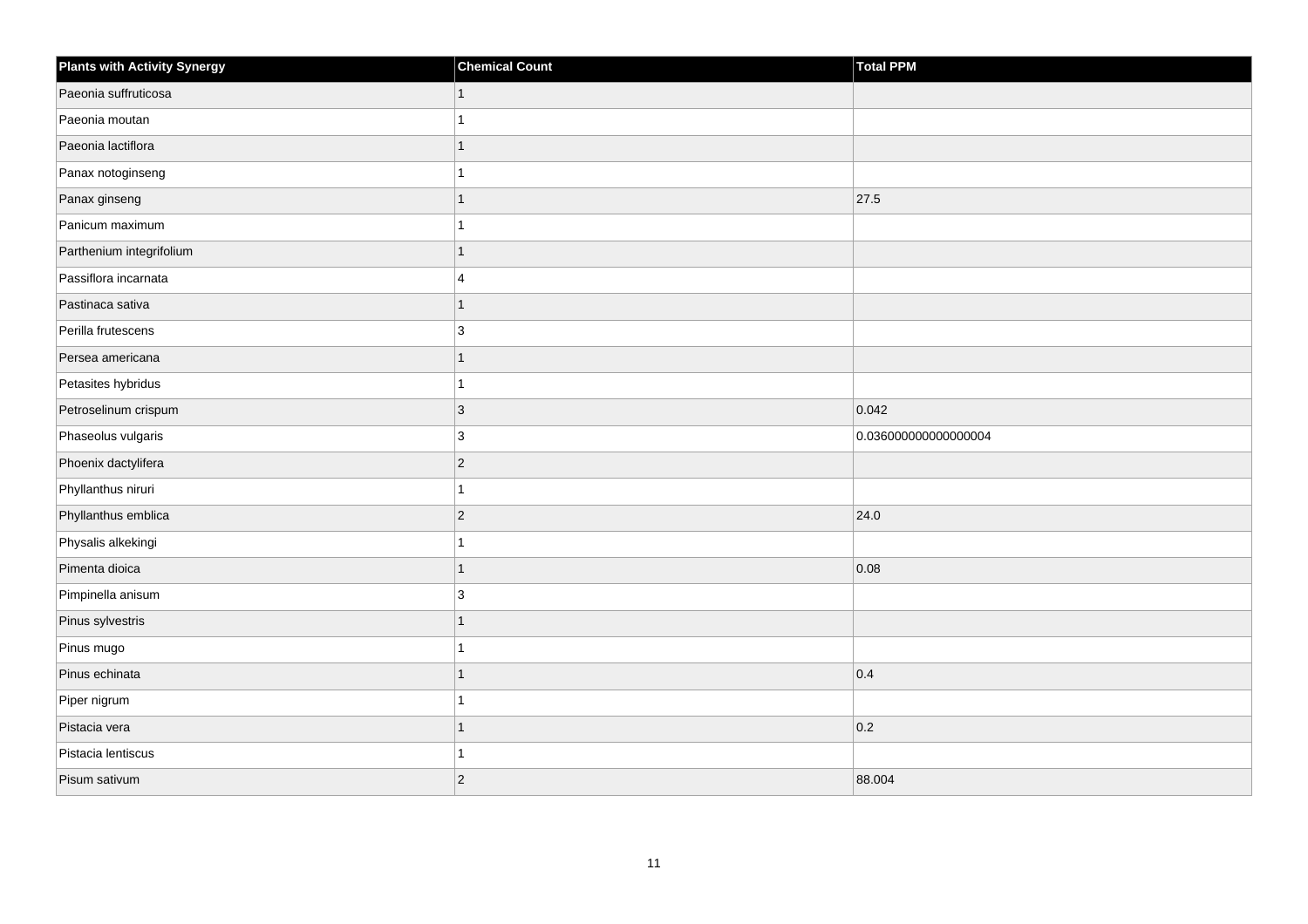| <b>Plants with Activity Synergy</b> | <b>Chemical Count</b> | Total PPM |
|-------------------------------------|-----------------------|-----------|
| Plantago psyllium                   |                       | 15.4      |
| Plantago ovata                      | 1                     |           |
| Plantago major                      | 3                     |           |
| Plumeria acutifolia                 | 1                     |           |
| Podophyllum pleianthum              |                       |           |
| Podophyllum peltatum                | 1                     | 100000.0  |
| Podophyllum hexandrum               |                       |           |
| Pogostemon cablin                   | 1                     |           |
| Polygonum multiflorum               | $\overline{2}$        | 148.0     |
| Polygonum hydropiperoides           | $\overline{1}$        |           |
| Polygonum hydropiper                |                       |           |
| Polygonum aviculare                 |                       |           |
| Populus tacamahacca                 | 1                     |           |
| Portulaca oleracea                  | 1                     | 9236.0    |
| Prosopis juliflora                  | $\overline{c}$        |           |
| Prunella vulgaris                   | $\overline{2}$        |           |
| Prunus spinosa                      |                       |           |
| Prunus serotina                     | 1                     |           |
| Prunus persica                      | $\overline{2}$        | 0.006     |
| Prunus laurocerasus                 | 1                     |           |
| Prunus dulcis                       | $\overline{2}$        | 6.06      |
| Prunus domestica                    | $\overline{c}$        | 0.026     |
| Prunus cerasus                      | $\overline{2}$        |           |
| Prunus armeniaca                    | 1                     |           |
| Psidium guajava                     | 1                     |           |
| Psidium cattleianum                 | 1                     |           |
| Pteridium aquilinum                 |                       |           |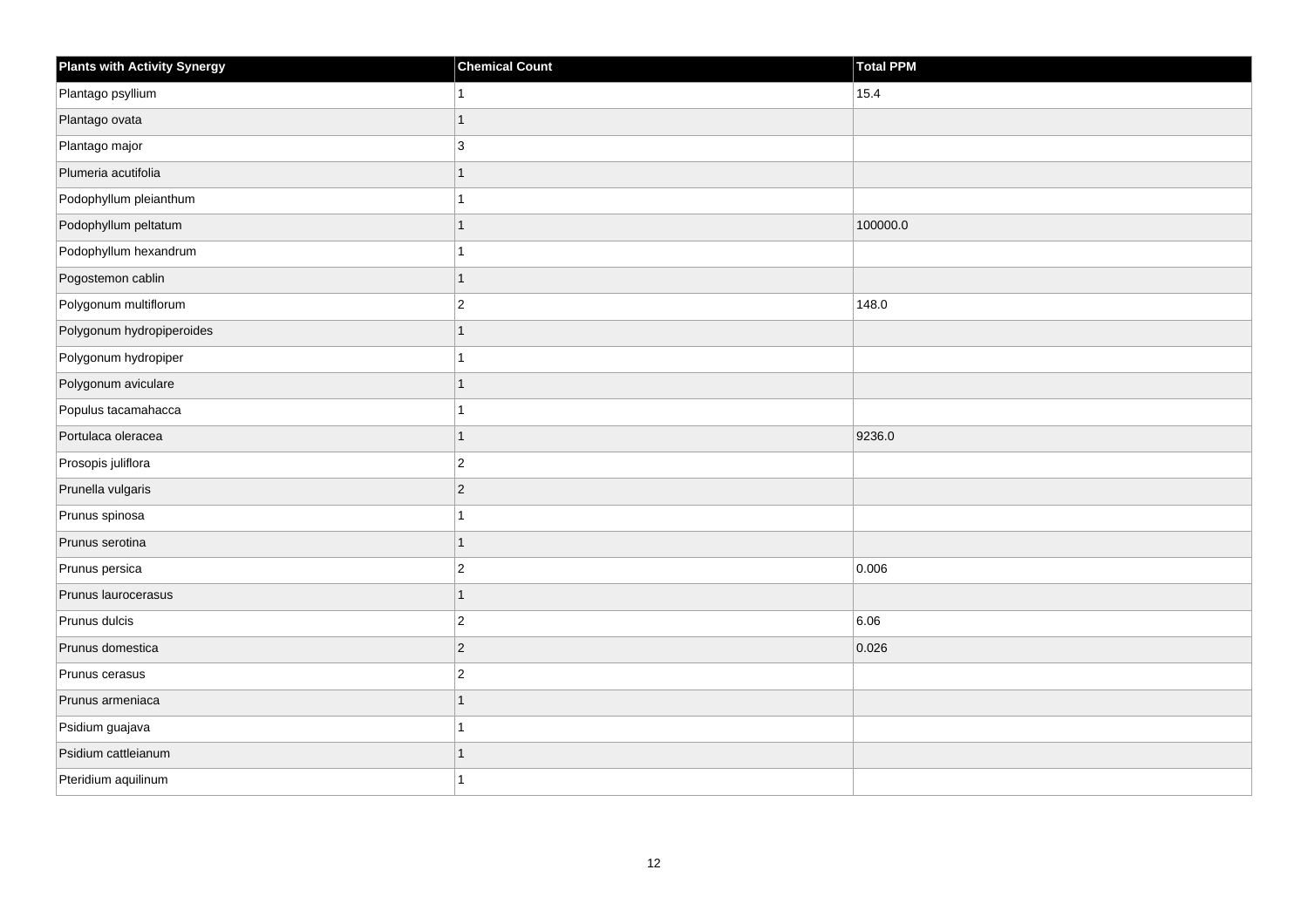| <b>Plants with Activity Synergy</b> | <b>Chemical Count</b> | Total PPM |
|-------------------------------------|-----------------------|-----------|
| Pueraria montana                    | $\overline{2}$        |           |
| Punica granatum                     | 3                     |           |
| Pyrus communis                      | $\overline{2}$        | 56.002    |
| Quercus velutina                    |                       |           |
| Quercus stellata                    |                       | 0.08      |
| Quercus rubra                       |                       | 0.04      |
| Quercus robur                       | 1                     |           |
| Quercus phellos                     |                       | 0.6       |
| Quercus infectoria                  | 1                     |           |
| Quercus alba                        | $\overline{2}$        | 16.58     |
| Raphanus sativus                    | 1                     |           |
| Rheum rhabarbarum                   | $\overline{2}$        |           |
| Rheum palmatum                      | 1                     |           |
| Rheum officinale                    |                       |           |
| Rhododendron dauricum               |                       |           |
| Rhodymenia palmata                  |                       |           |
| Rhus toxicodendron                  |                       |           |
| Rhus glabra                         |                       | 0.5       |
| Rhus coriaria                       | $\overline{1}$        |           |
| Ribes uva-crispa                    | $\overline{2}$        | 224.0     |
| Ribes rubrum                        | 1                     |           |
| Ribes nigrum                        | $\overline{2}$        |           |
| Ricinus communis                    |                       |           |
| Rosa spp                            |                       |           |
| Rosa damascena                      | 1                     |           |
| Rosa canina                         |                       | 2.105     |
| Rosmarinus officinalis              | $\overline{2}$        |           |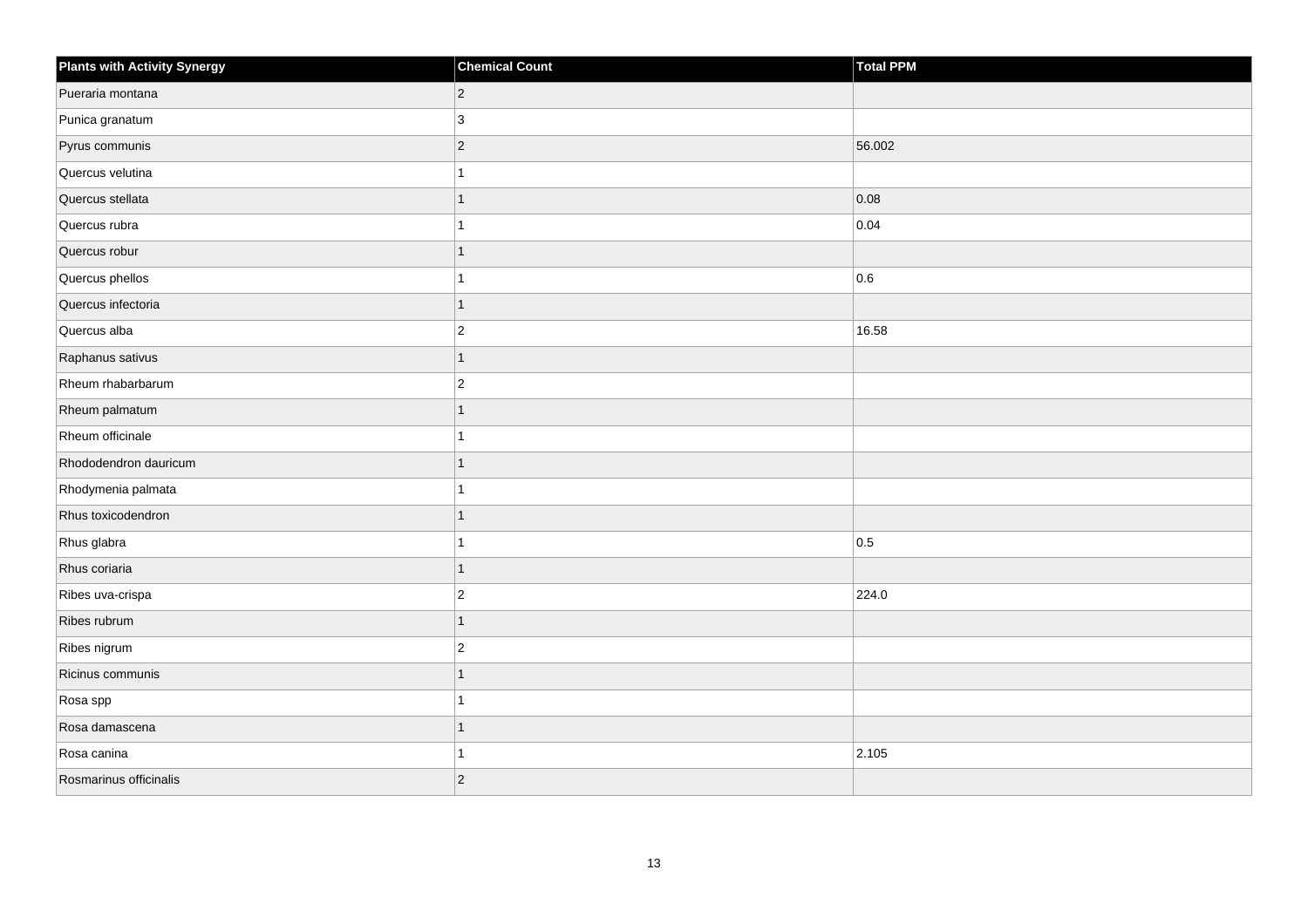| <b>Plants with Activity Synergy</b> | <b>Chemical Count</b> | Total PPM         |
|-------------------------------------|-----------------------|-------------------|
| Rubus idaeus                        | 3                     | 27.5              |
| Rubus chamaemorus                   | $\mathbf{1}$          |                   |
| Rumex crispus                       | 3                     | 27.5              |
| Rumex acetosella                    | $\overline{1}$        |                   |
| Rumex acetosa                       | $ 2\rangle$           |                   |
| Ruscus aculeatus                    | 1                     | 25.4              |
| Ruta graveolens                     | 1                     |                   |
| Salix alba                          | 3                     | 12.1              |
| Salvia officinalis                  | 3                     |                   |
| Sambucus nigra                      | $\overline{1}$        |                   |
| Sambucus canadensis                 | 1                     |                   |
| Sanguisorba officinalis             | 1                     |                   |
| Sanguisorba minor                   | 1                     |                   |
| Santolina chamaecyparissus          | $\mathbf{1}$          |                   |
| Satureja montana                    | 1                     |                   |
| Schinus terebinthifolius            | $\overline{1}$        |                   |
| Schinus molle                       | 1                     |                   |
| Schisandra chinensis                | $\overline{1}$        | 8.1               |
| Scutellaria lateriflora             | 3                     | 9.100000000000001 |
| Scutellaria galericulata            | $\overline{2}$        |                   |
| Scutellaria baicalensis             | $\mathbf{1}$          |                   |
| Senna occidentalis                  | $ 2\rangle$           |                   |
| Senna obtusifolia                   | $\overline{2}$        | 3600.0            |
| Senna alexandrina                   | $\mathbf{1}$          |                   |
| Senna alata                         | 1                     |                   |
| Serenoa repens                      | $\overline{2}$        |                   |
| Silybum marianum                    | $\overline{4}$        | 178.1             |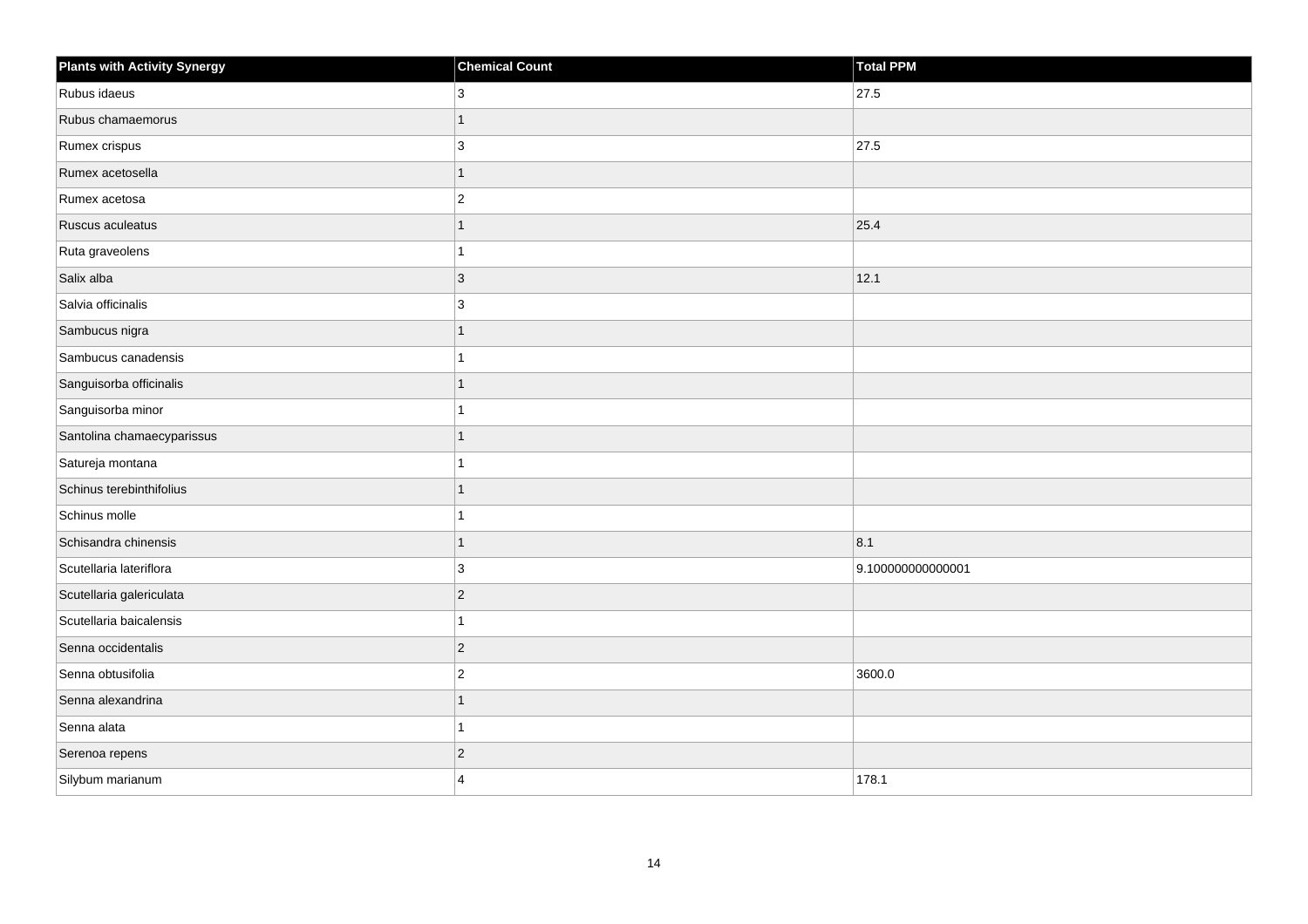| <b>Plants with Activity Synergy</b> | <b>Chemical Count</b> | Total PPM |
|-------------------------------------|-----------------------|-----------|
| Smilax spp                          | 1                     | 34.1      |
| Smilax officinalis                  |                       |           |
| Solanum tuberosum                   | $\overline{3}$        | 0.02      |
| Solanum melongena                   |                       | 0.004     |
| Solidago virgaurea                  |                       |           |
| Solidago gigantea                   |                       |           |
| Sophora pachycarpa                  | 1                     |           |
| Sophora japonica                    |                       |           |
| Sorbus aucubaria                    | $\overline{3}$        | 0.022     |
| Spartium junceum                    |                       |           |
| Spinacia oleracea                   | $\overline{2}$        | 38.114    |
| Spirulina spp.                      |                       |           |
| Stachys officinalis                 | $\overline{2}$        |           |
| Stellaria media                     | 3                     | 4.7       |
| Stevia rebaudiana                   |                       | 50.0      |
| Symphoricarpos orbiculatus          |                       | 0.16      |
| Symphytum officinale                |                       | 11.4      |
| Syzygium aromaticum                 |                       |           |
| Tabebuia impetiginosa               | 1                     |           |
| Tabebuia heptaphylla                |                       | 2.2       |
| Tagetes patula                      |                       |           |
| Tagetes minuta                      |                       |           |
| Tanacetum vulgare                   | $\overline{2}$        |           |
| Tanacetum parthenium                |                       |           |
| Taraxacum officinale                | $\overline{3}$        | 9.5       |
| Terminalia ivorensis                |                       |           |
| Terminalia chebula                  |                       |           |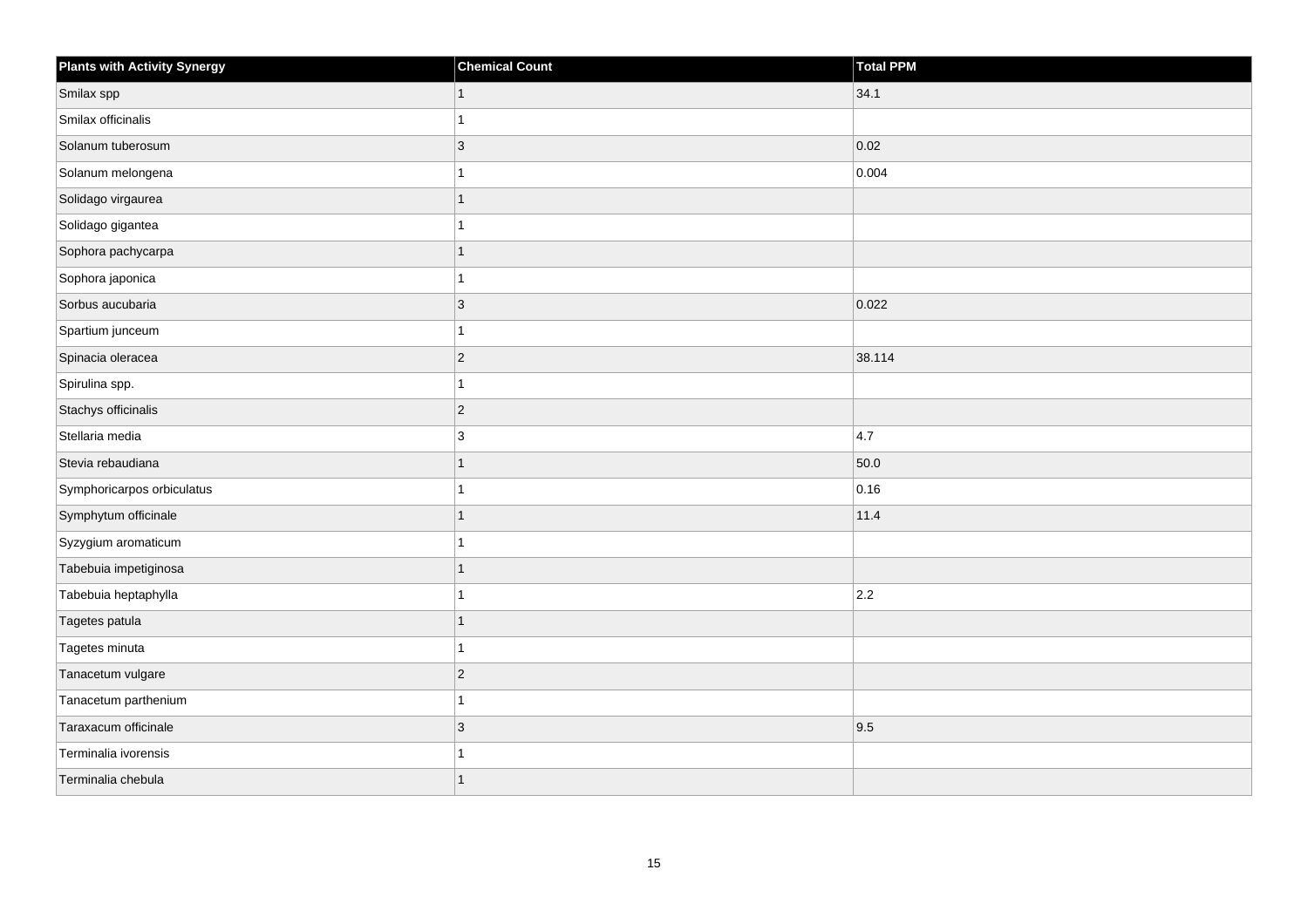| <b>Plants with Activity Synergy</b> | <b>Chemical Count</b> | Total PPM |
|-------------------------------------|-----------------------|-----------|
| Terminalia catappa                  |                       |           |
| Terminalia arjuna                   | 1                     |           |
| Teucrium scordium                   |                       |           |
| Teucrium polium                     | $\overline{2}$        |           |
| Teucrium montanum                   |                       |           |
| Teucrium botrys                     | 1                     |           |
| Theobroma cacao                     | $\overline{a}$        |           |
| Thespesia populnea                  | 1                     |           |
| Thevetia peruviana                  | 4                     |           |
| Thymus vulgaris                     | $\overline{3}$        | 32.0      |
| Thymus serpyllum                    |                       |           |
| Tilia sp.                           | $\overline{2}$        |           |
| Tragopogon porrifolius              | 1                     |           |
| Tribulus terrestris                 | 1                     |           |
| Tridax procumbens                   | $\overline{c}$        |           |
| Trifolium pratense                  | $\overline{2}$        | 8.584     |
| Trigonella foenum-graecum           | 4                     | 17.6      |
| Triticum aestivum                   | 3                     | 7588.0    |
| Turnera diffusa                     | 1                     | 7.4       |
| Tussilago farfara                   | 1                     |           |
| Ulmus rubra                         |                       | 16.5      |
| Uncaria catechu                     | 1                     |           |
| Urginea maritima                    |                       |           |
| Urtica dioica                       | $\overline{2}$        | 24.2      |
| Vaccinium vitis-idaea               | $\overline{c}$        | 0.026     |
| Vaccinium myrtillus                 | $\overline{c}$        |           |
| Vaccinium macrocarpon               | $\overline{2}$        | 500.0     |